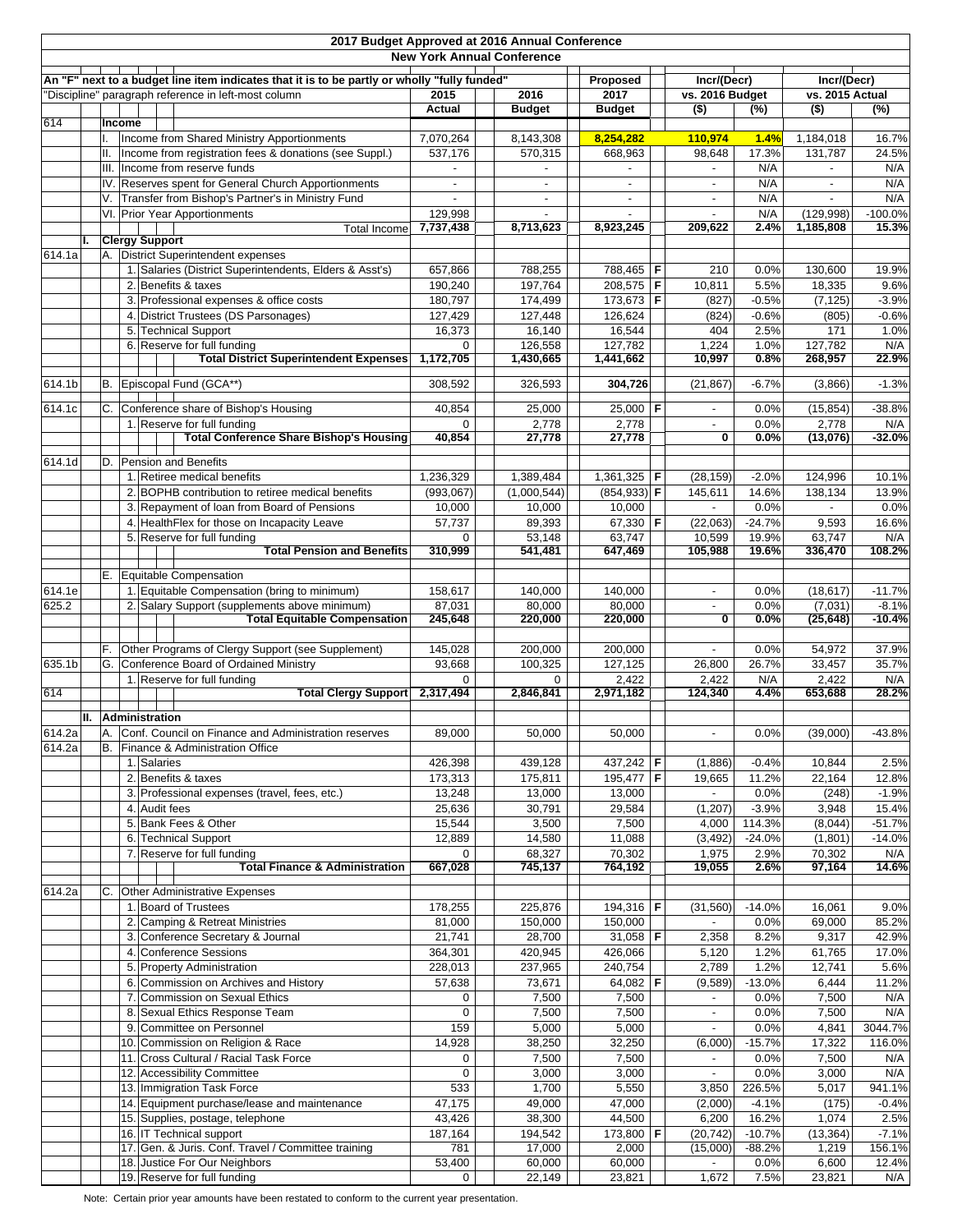| 2017 Budget Approved at 2016 Annual Conference<br><b>New York Annual Conference</b> |  |             |                                                                                                                                                      |                        |                       |  |                     |   |                                |                      |                                   |                    |
|-------------------------------------------------------------------------------------|--|-------------|------------------------------------------------------------------------------------------------------------------------------------------------------|------------------------|-----------------------|--|---------------------|---|--------------------------------|----------------------|-----------------------------------|--------------------|
|                                                                                     |  |             |                                                                                                                                                      |                        |                       |  |                     |   |                                |                      |                                   |                    |
|                                                                                     |  |             | An "F" next to a budget line item indicates that it is to be partly or wholly "fully funded"<br>"Discipline" paragraph reference in left-most column | 2015                   | 2016                  |  | Proposed<br>2017    |   | Incr/(Decr)<br>vs. 2016 Budget |                      | Incr/(Decr)<br>vs. 2015 Actual    |                    |
|                                                                                     |  |             |                                                                                                                                                      | <b>Actual</b>          | <b>Budget</b>         |  | <b>Budget</b>       |   | $($ \$)                        | (%)                  | $($ \$)                           | (%)                |
| 614.2a                                                                              |  |             | <b>Total Other Administrative Expenses</b>                                                                                                           | 1,278,514              | 1,588,597             |  | 1,525,697           |   | (62, 901)                      | $-4.0%$              | 247,183                           | 19.3%              |
| 614.2b                                                                              |  |             | D. Episcopal Area Administration                                                                                                                     |                        |                       |  |                     |   |                                |                      |                                   |                    |
|                                                                                     |  |             | 1. Assistant to the Bishop                                                                                                                           | 70,654                 | 80,474                |  | 83,789              | F | 3,316                          | 4.1%                 | 13,135                            | 18.6%              |
|                                                                                     |  |             | 2. Bishop's Area Expense Fund                                                                                                                        | 35,000                 | 35,000                |  | $15,000$ F          |   | (20,000)                       | $-57.1%$             | (20,000)                          | $-57.1%$           |
|                                                                                     |  |             | 3. Bishop's Discretionary Fund                                                                                                                       | 10,000                 | 10,000                |  | $10.000$ F          |   |                                | 0.0%                 |                                   | 0.0%               |
|                                                                                     |  |             | 4, Reserve for full funding<br><b>Total Episcopal Area Administration</b>                                                                            | $\mathbf 0$<br>115,654 | 13,453<br>138,927     |  | 11,561<br>120,350   |   | (1,892)<br>(18, 576)           | $-14.1%$<br>$-13.4%$ | 11,561<br>4,696                   | N/A<br>4.1%        |
|                                                                                     |  |             |                                                                                                                                                      |                        |                       |  |                     |   |                                |                      |                                   |                    |
| 614.2b                                                                              |  | Е.          | Jurisdictional Conference administrative apportionments                                                                                              | 23,428                 | 23,428                |  | 28,044              |   | 4,616                          | 19.7%                | 4,616                             | 19.7%              |
| 614.2b<br>614.2b                                                                    |  | F.<br>G.    | General Administration Fund (GCA**)<br>Interdenominational Cooperation Fund (GCA**)                                                                  | 124,195<br>27,639      | 122,319<br>27,216     |  | 122.184<br>27,181   |   | (135)<br>(35)                  | $-0.1%$<br>$-0.1%$   | (2,011)<br>(458)                  | $-1.6%$<br>$-1.7%$ |
| 614.2a                                                                              |  | Η.          | Contingency funds (incl. Committee travel & hospitality)                                                                                             | 39,437                 | 48,000                |  | 48,000              |   |                                | 0.0%                 | 8,563                             | 21.7%              |
|                                                                                     |  |             | Other (overall budget reduction - to be identified)                                                                                                  | 0                      | (47, 856)             |  | (57,000)            |   | (9, 144)                       | N/A                  | (57,000)                          | N/A                |
|                                                                                     |  |             | <b>Total Administration</b>                                                                                                                          | 2,364,895              | 2,695,768             |  | 2,628,649           |   | (67, 120)                      | $-2.5%$              | 263,754                           | 11.2%              |
|                                                                                     |  |             | III. World Service & Conference Benevolences                                                                                                         |                        |                       |  |                     |   |                                |                      |                                   |                    |
| 614.3b                                                                              |  |             | A. World Service Fund (GCA**)                                                                                                                        | 1,028,909              | 1,013,127             |  | 1,012,320           |   | (807)                          | $-0.1%$              | (16, 589)                         | $-1.6%$            |
| 614.3                                                                               |  |             | B. Conference Benevolences (Programs)                                                                                                                |                        |                       |  |                     |   |                                |                      |                                   |                    |
|                                                                                     |  |             | 1. Connectional Ministries (see supplementary sched.)                                                                                                | 246,387                | 438,382               |  | 450,000             |   | 11,618                         | 2.7%                 | 203,613                           | 82.6%              |
|                                                                                     |  |             | 2. Campus ministries                                                                                                                                 | 56,000                 | 56,000                |  | 56,000   <b>F</b>   |   |                                | 0.0%                 | $\sim$                            | 0.0%               |
|                                                                                     |  |             | 3. Quadrennial Mission Focus Fund                                                                                                                    | 26,700                 | 30,000                |  | 10,000              |   | (20,000)                       | $-66.7%$             | (16, 700)                         | $-62.5%$           |
|                                                                                     |  |             | 4. Board of Church & Society                                                                                                                         | 6,568                  | 13,000                |  | 20,500              |   | 7,500                          | 57.7%                | 13,932                            | N/A                |
|                                                                                     |  |             | 5. Reserve for full funding<br><b>Total Conference Benevolences (Programs)</b>                                                                       | $\Omega$<br>335,655    | 10,333<br>547,715     |  | 14,817<br>551,317   |   | 4,484<br>3,602                 | 43.4%<br>0.7%        | 14,817<br>215,662                 | N/A<br>64.3%       |
|                                                                                     |  |             |                                                                                                                                                      |                        |                       |  |                     |   |                                |                      |                                   |                    |
| 614.3c                                                                              |  | C.          | Connectional Ministries Office (directly related to III.B.)                                                                                          |                        |                       |  |                     |   |                                |                      |                                   |                    |
|                                                                                     |  | 1. Salaries | 2. Benefits & taxes                                                                                                                                  | 215,243<br>51,795      | 232,664<br>75,717     |  | 239,611<br>79,735 F | F | 6,947<br>4,018                 | 3.0%<br>5.3%         | 24,368<br>27,940                  | 11.3%<br>53.9%     |
|                                                                                     |  |             | 3. Professional expenses (travel, fees, etc.)                                                                                                        | 21,995                 | 13,000                |  | 13,000              |   |                                | 0.0%                 | (8,995)                           | $-40.9%$           |
|                                                                                     |  |             | 4. Technical Support                                                                                                                                 | 7,289                  | 7,200                 |  | 7,308               |   | 108                            | 1.5%                 | 19                                | 0.3%               |
|                                                                                     |  |             | 5. Reserve for full funding                                                                                                                          | $\Omega$               | 34,265                |  | 35,483              |   | 1,218                          | 3.6%                 | 35,483                            | N/A                |
|                                                                                     |  |             | <b>Total Connectional Ministries</b>                                                                                                                 | 296,322                | 362,846               |  | 375,137             |   | 12,291                         | 3.4%                 | 78,815                            | 26.6%              |
|                                                                                     |  | D.          | Mission and Outreach Office                                                                                                                          |                        |                       |  |                     |   |                                |                      |                                   |                    |
|                                                                                     |  | 1. Salaries |                                                                                                                                                      | 107,649                | 124,520               |  | 117,206             | F | (7, 315)                       | $-5.9%$              | 9,557                             | 8.9%               |
|                                                                                     |  |             | 2. Benefits & taxes<br>3. Professional expenses (travel, fees, etc.)                                                                                 | 27,815<br>13,500       | 48,902<br>13,000      |  | 34,626<br>13,000    | F | (14, 276)                      | $-29.2%$<br>0.0%     | 6,811<br>(500)                    | 24.5%<br>$-3.7%$   |
|                                                                                     |  |             | 4. Mission & Outreach                                                                                                                                | 10,919                 | 16,655                |  | 14,080              |   | (2,575)                        | $-15.5%$             | 3,161                             | 28.9%              |
|                                                                                     |  |             | 5. Technical Support                                                                                                                                 | 3,715                  | 3,600                 |  | 2,808               |   | (792)                          | $-22.0%$             | (907)                             | $-24.4%$           |
|                                                                                     |  |             | 6. Reserve for full funding                                                                                                                          | $\Omega$               | 19,269                |  | 16,870              |   | (2,399)                        | $-12.5%$             | 16,870                            | N/A                |
|                                                                                     |  |             | Total Mission and Outreach                                                                                                                           | 163,598                | 225,946               |  | 198,590             |   | (27, 356)                      | $-12.1%$             | 34,992                            | 21.4%              |
|                                                                                     |  |             | E. Disaster Response Office                                                                                                                          |                        |                       |  |                     |   |                                |                      |                                   |                    |
|                                                                                     |  | 1. Salaries |                                                                                                                                                      | 0                      | 0                     |  | 90,000   <b>F</b>   |   | 90,000                         | N/A                  | 90,000                            | N/A                |
|                                                                                     |  |             | 2. Benefits & taxes                                                                                                                                  | $\mathbf 0$            | $\mathbf 0$           |  | 29,028              | F | 29,028                         | N/A                  | 29,028                            | N/A                |
|                                                                                     |  |             | 3. Professional expenses (travel, fees, etc.)                                                                                                        | 0<br>0                 | 0<br>$\boldsymbol{0}$ |  | 6,000               |   | 6,000                          | N/A<br>N/A           | 6,000<br>39,000                   | N/A<br>N/A         |
|                                                                                     |  | 5. Training | 4. Disaster Response initial funding                                                                                                                 | 0                      | 0                     |  | 39,000<br>4,000     |   | 39,000<br>4,000                | N/A                  | 4,000                             | N/A                |
|                                                                                     |  |             | 6. Technical Support                                                                                                                                 | 0                      | $\boldsymbol{0}$      |  | 1,404               |   | 1,404                          | N/A                  | 1,404                             | N/A                |
|                                                                                     |  |             | <b>Total Disaster Response</b>                                                                                                                       | 0                      | 0                     |  | 169,432             |   | 169,432                        | N/A                  | 169,432                           | N/A                |
|                                                                                     |  |             | F. Parish Development                                                                                                                                |                        |                       |  |                     |   |                                |                      |                                   |                    |
| New section consolidating<br>all Parish Development<br>budgets                      |  |             | 1. Salaries (Congregational Developer)                                                                                                               | 100,228                | 111,027               |  | 114,358 F           |   | 3,331                          | 3.0%                 | 14,130                            | 14.1%              |
|                                                                                     |  |             | 2. Benefits & taxes                                                                                                                                  | 27,190                 | 31,246                |  | 32,877              | F | 1,630                          | 5.2%                 | 5,687                             | 20.9%              |
|                                                                                     |  |             | 3. Professional expenses (travel, fees, etc.)                                                                                                        | 6,477                  | 13,000                |  | 13,000              |   |                                | 0.0%                 | 6,523                             | 100.7%             |
|                                                                                     |  |             | 4. Technical Support<br>5. Program Funding                                                                                                           | 1,568<br>21,431        | 1,800<br>40,000       |  | 1,404<br>40,000     |   | (396)                          | $-22.0%$<br>0.0%     | (164)<br>18,569                   | $-10.5%$<br>86.6%  |
|                                                                                     |  |             | 6. Mission Grants                                                                                                                                    | 129,617                | 150,000               |  | 160,000 F           |   | 10,000                         | 6.7%                 | 30,383                            | 23.4%              |
|                                                                                     |  |             | 7. Missional Priority                                                                                                                                | 150,184                | 140,000               |  | 120,000             |   | (20,000)                       | $-14.3%$             | (30, 184)                         | $-20.1%$           |
|                                                                                     |  |             | 8. Reserve for full funding                                                                                                                          | 0                      | 16,667                |  | 17,778              |   | 1,111                          | 6.7%                 | 17,778                            | N/A                |
|                                                                                     |  |             | <b>Total Parish Development</b>                                                                                                                      | 436,695                | 503,740               |  | 499,416             |   | (4, 324)                       | -0.9%                | 62,721                            | 14.4%              |
|                                                                                     |  |             | <b>Total World Service and Conference Benevolences</b>                                                                                               | 2,261,179              | 2,653,375             |  | 2,806,212           |   | 152,838                        | 5.8%                 | 545,033                           | 24.1%              |
|                                                                                     |  |             | IV. Other Apportioned Causes                                                                                                                         |                        |                       |  |                     |   |                                |                      |                                   |                    |
| 614.4                                                                               |  |             | A. Black College Fund (GCA**)                                                                                                                        | 140,909                | 138,752               |  | 138,633             |   | (119)                          | $-0.1%$              | (2, 276)                          | $-1.6%$            |
| 614.4                                                                               |  | В.          | Africa University Fund (GCA**)                                                                                                                       | 31,530                 | 31,060                |  | 31,025              |   | (35)                           | $-0.1%$              | (505)                             | $-1.6%$            |
| 614.4                                                                               |  | C.          | Ministerial Education Fund (GCA**)                                                                                                                   | 264,927                | 347,827               |  | 347,545             |   | (282)                          | $-0.1%$              | 82,618                            | 31.2%              |
|                                                                                     |  |             | <b>Total Other Apportioned Causes</b>                                                                                                                | 437,366                | 517,639               |  | 517,203             |   | (436)                          | $-0.1%$              | 79,837                            | 18.3%              |
|                                                                                     |  |             | <b>Total Expense</b>                                                                                                                                 | 7,380,933              | 8,713,623             |  | 8,923,245           |   | 209,622                        | 2.4%                 | 1,542,312                         | 20.9%              |
|                                                                                     |  |             | ** General Church Apportionments (GCA) are our Shared Ministry Apportionments that help fund global UMC ministries                                   |                        |                       |  |                     |   |                                |                      | Without Reserve for Full Funding: |                    |
|                                                                                     |  |             |                                                                                                                                                      |                        |                       |  |                     |   |                                |                      | 1,154,951                         | 15.6%              |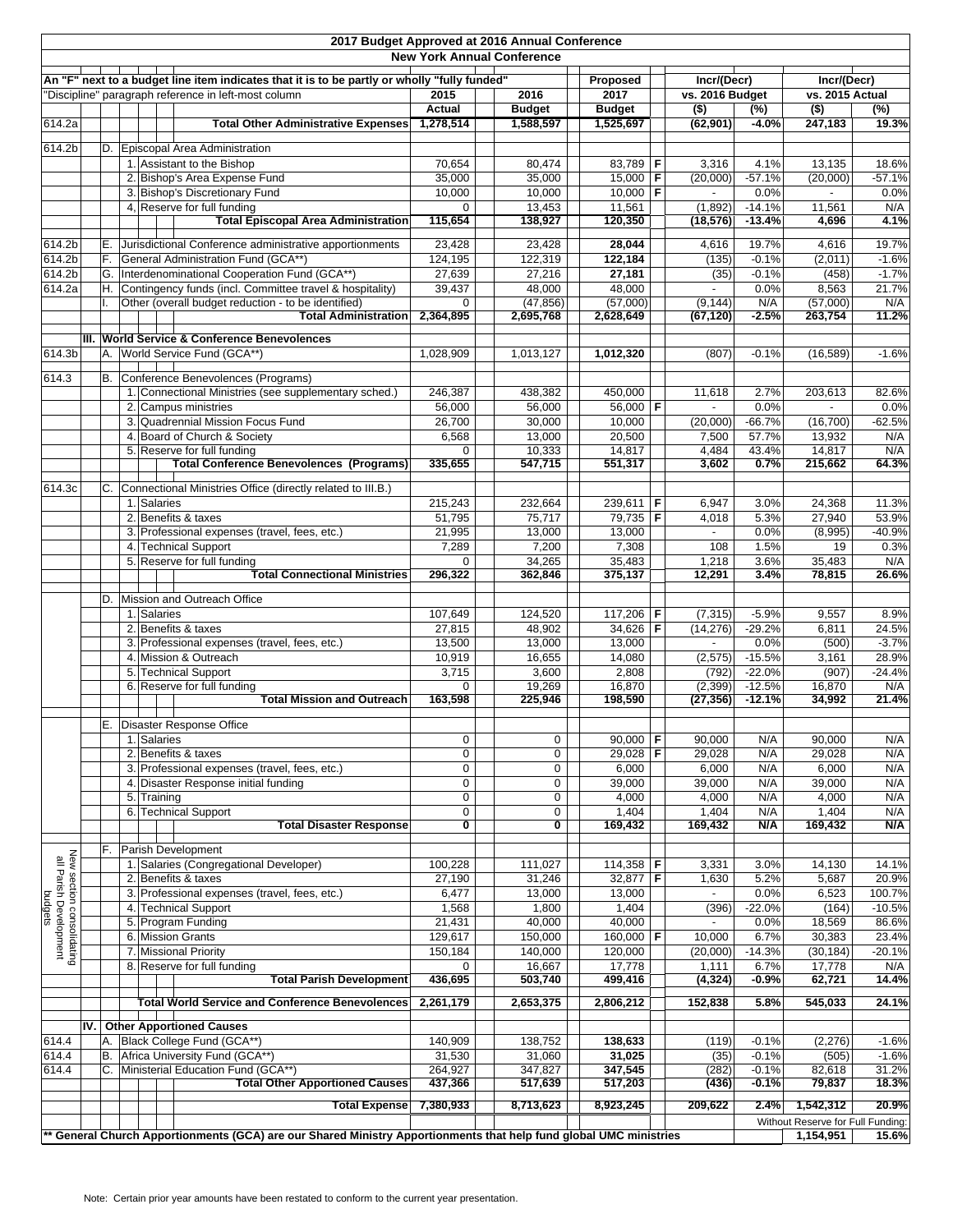| 2017 Budget Approved at 2016 Annual Conference<br><b>New York Annual Conference</b><br>Income from Registration Fees, Contributions and Other |                |  |                |              |  |              |          |  |  |  |  |  |        |  |               |                  |  |                                |     |
|-----------------------------------------------------------------------------------------------------------------------------------------------|----------------|--|----------------|--------------|--|--------------|----------|--|--|--|--|--|--------|--|---------------|------------------|--|--------------------------------|-----|
|                                                                                                                                               |                |  |                |              |  |              |          |  |  |  |  |  | 2015   |  | 2016          | Proposed<br>2017 |  | Incr/(Decr)<br>vs. 2016 Budget |     |
|                                                                                                                                               |                |  |                |              |  |              |          |  |  |  |  |  | Actual |  | <b>Budget</b> | <b>Budget</b>    |  | $($ \$)                        | (%) |
| Board of Church & Society (World Service & Conference Benevolences)                                                                           |                |  |                |              |  |              |          |  |  |  |  |  |        |  |               |                  |  |                                |     |
| Transfer from Peace w/ Justice fund                                                                                                           | 2,343          |  | 8,500          | 9,500        |  |              |          |  |  |  |  |  |        |  |               |                  |  |                                |     |
| Sale of Booklets                                                                                                                              |                |  |                | 200          |  |              |          |  |  |  |  |  |        |  |               |                  |  |                                |     |
| Programming (registrations)                                                                                                                   | $\blacksquare$ |  | $\blacksquare$ | 500          |  |              |          |  |  |  |  |  |        |  |               |                  |  |                                |     |
| Sub-total                                                                                                                                     | 2,343          |  | 8,500          | 10,200       |  | 1,700        | 20.0%    |  |  |  |  |  |        |  |               |                  |  |                                |     |
| Board of Ordained Ministry (Clergy Support)                                                                                                   |                |  |                |              |  |              |          |  |  |  |  |  |        |  |               |                  |  |                                |     |
| <b>Candidacy Fees</b>                                                                                                                         | 22,500         |  | 17,050         | 18,400       |  |              |          |  |  |  |  |  |        |  |               |                  |  |                                |     |
| Residency Fees for Compass                                                                                                                    | 3,650          |  | 6,250          | 6,000        |  |              |          |  |  |  |  |  |        |  |               |                  |  |                                |     |
| Order Elder/Deacon/Local Pastor                                                                                                               |                |  | 5,000          |              |  |              |          |  |  |  |  |  |        |  |               |                  |  |                                |     |
| Local Pastor Licensing School                                                                                                                 | 18,950         |  | 17,600         | 15,400       |  |              |          |  |  |  |  |  |        |  |               |                  |  |                                |     |
| Sub-total                                                                                                                                     | 45,100         |  | 45,900         | 39,800       |  | (6, 100)     | $-13.3%$ |  |  |  |  |  |        |  |               |                  |  |                                |     |
|                                                                                                                                               |                |  |                |              |  |              |          |  |  |  |  |  |        |  |               |                  |  |                                |     |
| Board of Trustees (Administration)<br>Danke Estate Trust Income                                                                               | 29,552         |  | 27,500         | 27,500       |  |              |          |  |  |  |  |  |        |  |               |                  |  |                                |     |
| Sub-total                                                                                                                                     | 29,552         |  | 27,500         | 27,500       |  | 0            | 0.0%     |  |  |  |  |  |        |  |               |                  |  |                                |     |
|                                                                                                                                               |                |  |                |              |  |              |          |  |  |  |  |  |        |  |               |                  |  |                                |     |
| Commission on Archives & History (Administration)                                                                                             |                |  |                |              |  |              |          |  |  |  |  |  |        |  |               |                  |  |                                |     |
| Donations                                                                                                                                     | 945            |  | 600            | 700          |  |              |          |  |  |  |  |  |        |  |               |                  |  |                                |     |
| <b>NEJ Conference Fees</b>                                                                                                                    | 9,245          |  |                |              |  |              |          |  |  |  |  |  |        |  |               |                  |  |                                |     |
| Sub-total                                                                                                                                     | 10,190         |  | 600            | 700          |  | 100          | 16.7%    |  |  |  |  |  |        |  |               |                  |  |                                |     |
|                                                                                                                                               |                |  |                |              |  |              |          |  |  |  |  |  |        |  |               |                  |  |                                |     |
| Commission on Conference Sessions (Administration)                                                                                            |                |  |                |              |  |              |          |  |  |  |  |  |        |  |               |                  |  |                                |     |
| <b>Registration Fees</b>                                                                                                                      | 258,125        |  | 242,442        | 258,125      |  |              |          |  |  |  |  |  |        |  |               |                  |  |                                |     |
| Sub-total                                                                                                                                     | 258,125        |  | 242,442        | 258,125      |  | 15,683       | 6.5%     |  |  |  |  |  |        |  |               |                  |  |                                |     |
| Connectional Ministries Vision Table (World Service & Conference Benevolences)                                                                |                |  |                |              |  |              |          |  |  |  |  |  |        |  |               |                  |  |                                |     |
| <b>Registration Fees</b>                                                                                                                      | 24,823         |  | 45,000         | 45,000       |  |              |          |  |  |  |  |  |        |  |               |                  |  |                                |     |
| Sub-total                                                                                                                                     | 24,823         |  | 45,000         | 45,000       |  | 0            | 0.0%     |  |  |  |  |  |        |  |               |                  |  |                                |     |
|                                                                                                                                               |                |  |                |              |  |              |          |  |  |  |  |  |        |  |               |                  |  |                                |     |
| Commission on Equitable Compensaiton                                                                                                          |                |  |                |              |  |              |          |  |  |  |  |  |        |  |               |                  |  |                                |     |
| Donations                                                                                                                                     | 10,000         |  |                | ۰            |  |              |          |  |  |  |  |  |        |  |               |                  |  |                                |     |
| Sub-total                                                                                                                                     | 10,000         |  | 0              | 0            |  | 0            | 0.0%     |  |  |  |  |  |        |  |               |                  |  |                                |     |
|                                                                                                                                               |                |  |                |              |  |              |          |  |  |  |  |  |        |  |               |                  |  |                                |     |
| Immigration Taskforce (Administration)                                                                                                        |                |  |                |              |  |              |          |  |  |  |  |  |        |  |               |                  |  |                                |     |
| <b>Directory Sales</b>                                                                                                                        |                |  |                | 1,000        |  |              | N/A      |  |  |  |  |  |        |  |               |                  |  |                                |     |
| Sub-total                                                                                                                                     | 0              |  | 0              | 1,000        |  | 1,000        |          |  |  |  |  |  |        |  |               |                  |  |                                |     |
| Commission on Religion & Race (Administration)                                                                                                |                |  |                |              |  |              |          |  |  |  |  |  |        |  |               |                  |  |                                |     |
| Ethnic Local Church Grant                                                                                                                     |                |  | 3,000          | ÷,           |  |              |          |  |  |  |  |  |        |  |               |                  |  |                                |     |
| Sub-total                                                                                                                                     | 0              |  | 3,000          | 0            |  | (3,000)      | N/A      |  |  |  |  |  |        |  |               |                  |  |                                |     |
|                                                                                                                                               |                |  |                |              |  |              |          |  |  |  |  |  |        |  |               |                  |  |                                |     |
| Conference Secretary & Journal (Administration)                                                                                               |                |  |                |              |  |              |          |  |  |  |  |  |        |  |               |                  |  |                                |     |
| Sales/Commisions                                                                                                                              | 149            |  | 300            | ä,           |  |              |          |  |  |  |  |  |        |  |               |                  |  |                                |     |
| Sub-total                                                                                                                                     | 149            |  | 300            | 0            |  | (300)        | N/A      |  |  |  |  |  |        |  |               |                  |  |                                |     |
| Parish Development (World Service & Conference Benevolences)                                                                                  |                |  |                |              |  |              |          |  |  |  |  |  |        |  |               |                  |  |                                |     |
| Funding from Parish Development                                                                                                               | 156,894        |  | 157,073        | 161,638      |  |              |          |  |  |  |  |  |        |  |               |                  |  |                                |     |
| Dier Trust income desig. for PD                                                                                                               |                |  | 40,000         | 40,000       |  |              |          |  |  |  |  |  |        |  |               |                  |  |                                |     |
| Sub-total                                                                                                                                     | 156,894        |  | 197,073        | 201,638      |  | 4,565        | N/A      |  |  |  |  |  |        |  |               |                  |  |                                |     |
|                                                                                                                                               |                |  |                |              |  |              |          |  |  |  |  |  |        |  |               |                  |  |                                |     |
| Disaster Response                                                                                                                             |                |  |                |              |  |              |          |  |  |  |  |  |        |  |               |                  |  |                                |     |
| <b>UMCOR Funding</b>                                                                                                                          |                |  |                | 85,000       |  |              |          |  |  |  |  |  |        |  |               |                  |  |                                |     |
| Sub-total                                                                                                                                     | 0              |  | 0              | 85,000       |  | 85,000       | 0.0%     |  |  |  |  |  |        |  |               |                  |  |                                |     |
|                                                                                                                                               |                |  |                |              |  |              |          |  |  |  |  |  |        |  |               |                  |  |                                |     |
| Total                                                                                                                                         | \$<br>537,176  |  | 570,315<br>\$  | 668,963<br>S |  | \$<br>98,648 | 17.3%    |  |  |  |  |  |        |  |               |                  |  |                                |     |
| Note: Certain prior year amounts have been restated to conform to the current year presentation.                                              |                |  |                |              |  |              |          |  |  |  |  |  |        |  |               |                  |  |                                |     |